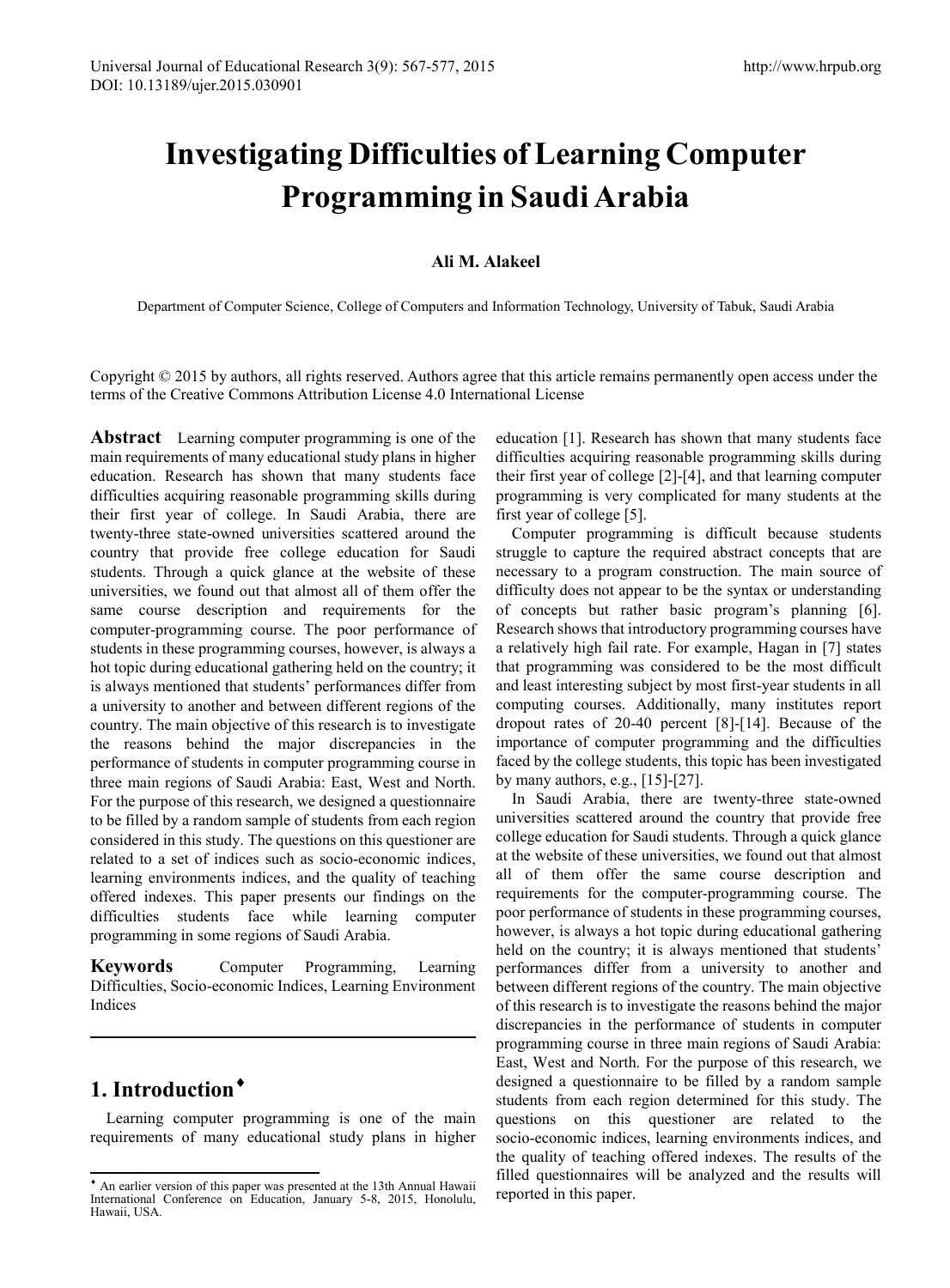The rest of this paper is organized as follows. In Section 2, we provide a background and our motivation for this research. Section 3 presents the survey used from the purpose of this study. A discussion of the results obtained by analyzing survey's results is provided in Section 4. Conclusions and our plans for future work are outlined in Section 5. Appendix 1 includes the survey used for the purpose of this research.

#### **2. Background and Motivation**

Saudi Arabia is an oil rich third world country that is located in the southwest corner of Asia [24, 25]. According to 2010 statistics, the population of the country is approximately 27 million [24]. Out of the twenty seven millions approximately 19 million are Saudis and the rest are foreign workers. The area of Saudi Arabia is approximately 2, 150, 000 square kilometers. The country is divided into five main regions: Eastern Region (ER), Western Region (WR), Central Region (CR), Northern Region (NR), and Southern Region (SR). The capital of Saudi Arabia, Riyadh, is located in the central region and the home of main government offices. Therefore, Riyadh has the lion share of development projects and government spending. King Saud University (KSU) [26], the oldest and the largest university in Saudi Arabia, is located in Riyadh. In the early days of the country, before the oil is produced in large quantities in the early seventies of the 19<sup>th</sup> century, many Saudis have migrated to Riyadh looking for work and better life.

The Eastern Region (ER) is the source of oil and natural gas and consequentially the home of most oil and gas related companies. The largest city in ER is Dammam which has the first oil field ever discovered in Saudi Arabia. After oil is produced in large quantity, in the seventies, ER was booming and became the favorite destination for Saudis looking for good paying jobs. Saudi Aramco [27], one of the main oil and gas companies in the world, is located in Dhahran city within the eastern region. From the early seventies until now, Saudi Aramco continued to employ and train Saudi youths in the fields of oil and gas industries. The company is known for its rigorous educational programs which are conducted domestically and in the United States. Additionally, SABIC [28] is located in the city of Jubail, eastern Saudi Arabia. SABIC, a state owned company, is one of the world's leading companies in the field of petrochemical industries. Saudi Aramco and SABIC has played a major role in the development and prosperity of the country across all aspects of life. On the field of education, school developed and managed by these two companies have been known to be the best and better quality as compared to other public and private schools in the country.

The holy city of Islam, Mecca, is located in the Western Region (WR). Also, the coastal city of Jeddah is a neighboring of Mecca and is located in the cost of the Red Sea. Jeddah is a heavily populated city and one of the most developed and modern cities in Saudi Arabia. Jeddah is the

home of King Abdulaziz University (KAU) [29] which is the second largest university in the country. Because Muslims come to Mecca and Jeddah every year during the Hajj (Islamic Pilgrimages) season, the population of Mecca and Jeddah are originated from various ethnics and came from many different places in the world. This diversity in population backgrounds, gave the people of Mecca and Jeddah special identity that is different from people in other regions in the country.

The Northern Region (NR) of Saudi Arabia is located on the borders of Jordan and Iraq. Tabuk city , which lies on the borders of Saudi Arabia with Jordan, is one of the major and most developed city on the NR. Tabuk is the home of one of the largest military base in the country. Therefore, most citizens here are employed by this military facility. University of Tabuk is also located in this city. Additionally, Tabuk is considered one of the major agricultural cities in Saudi Arabia.

The Southern Region (SR) of Saudi Arabia lies on the border of Yemen. Major cities on the southern region are Najran, Abha, Jazan, and Baha. In each one these cities, there is a public university. Compared to other regions of Saudi Arabia, Northern and Southern Regions are the least developed. Therefore, educated people of these two regions mostly opt to migrate to other developed regions of the country, looking for lucrative jobs and better quality of life.

The main objective of this research is to investigate the reasons behind the discrepancies in the learning outcomes of learning computer programming among students from different regions in Saudi Arabia. In other words, we want to know why student's final grades, in computer programming course, differ greatly among different region of the country although the same course is given in all regions. This research will concentrate on studying the impact of socio-economic and learning environments factors on the learning of computer programming in three main regions of Saudi Arabia: Central Region, Western Region, and Northern Region.

In this research, we are only trying to search for some factors that might have been causing students to face difficulties while learning computer programming in Saudi Arabia. In this aspect, we are not searching for or suggesting any concrete solutions to these factors. However, in the conclusion of this paper, we listed some recommendations based on our observations of the results of this study. Searching for solutions for these problems is beyond the scope of this research and requires further research in the field of teaching methods and a great attention form the concerned educational authorities in the country.

#### **3. The Survey**

In order to conduct our study, we have designed a survey as shown in Appendix 1. In this survey, we included thirty questions that are distributed among different socio-economic and learning environments indices, as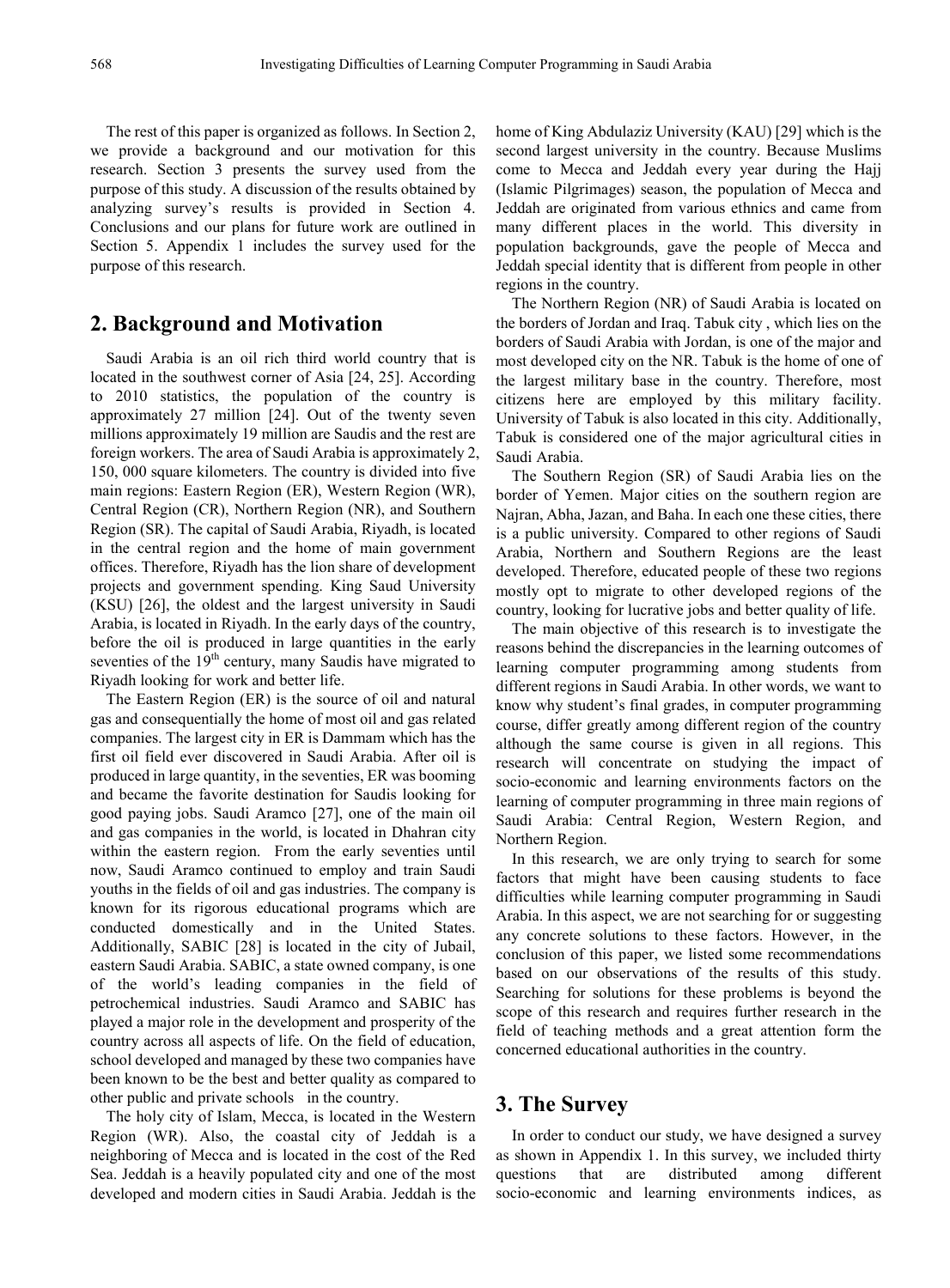shown in Table 1, which we chose to measure in this study. Surveys are then distributed to three sets of second year college's students' form the three regions covered by this study as follows.

- Students are chosen randomly and their identity stays anonymous.
- Students are sub-grouped based on the region of the country where they study.
- Teachers are not involved in this survey.
- For data validation purposes, all uncompleted questioners and those with multiple answers were excluded.

Specifically, a total of 99 copies of the survey are such that these copies are divided evenly among three regions as follows. 33 copies are handed to three different sets of students from King Saud University in the CR, King Abdulaziz University in the WR, and University of Tabuk in the NR.

**Table 1.** Survey Main Indices

| No | Index                | Questions |
|----|----------------------|-----------|
|    | Socio-Economic       | $1 - 17$  |
|    | Learning Environment | $18-30$   |

## **4. Discussion**

After surveys have been collected, only 90 copies of the survey that were filled properly are considered for analysis. For our analysis, we have used the SPSS statistical package, and employed descriptive analyses tools to obtain some statistical data such as Frequencies and Percentages, Mean and Standard Deviations values. Table 1 shows frequency and percentages data, while Table 3 shows mean and standard deviation data.

From the data shown in Table 2 and Table 3, we can deduce the following factors that might impact the learning of computer programming.

Some factors that may have positive impact on the ability of students to learn computer programming are:

 The desire of students to use computers in the first place.

- The ability of parents to use computers.
- The importance of having a computer at the house for doing homework.
- The importance of the parents following up with their students about their school work.
- The importance of providing the student with his own space to study at the house.
- The nature of the job of the father.
- The level of education of the father
- Instructor's ability to make the lecture more interesting and interactive.
- The ability of instructors to solve working examples with students during lectures.
- Giving enough homework to cover all the topics of the course.
- The importance of giving students open access time to the computer lab to practice and do their homework.
- The importance of penalizing students for not doing their homework.
- The importance of providing students with assistance during lab hours by their lab's instructor.

Some factors that may have negative impact on the ability of students to learn computer programming are:

- Not spending enough lab hours by students to practice and do their homework.
- Instructor's dullness during lectures and inability to draw student's attention during lectures.
- Living with friends may distract students from doing homework.
- The inability of both parents to know how to use computers.
- Not having a computer in the house to help in doing homework and practice more.
- The lack of knowledge of parents about computer programming.

Some factors that have no or very little impact on the ability of students to learn computer programming are:

- The monthly income of the father.
- Whether the parents are divorced or not.
- Whether the mother is employed or not.
- The age of the student.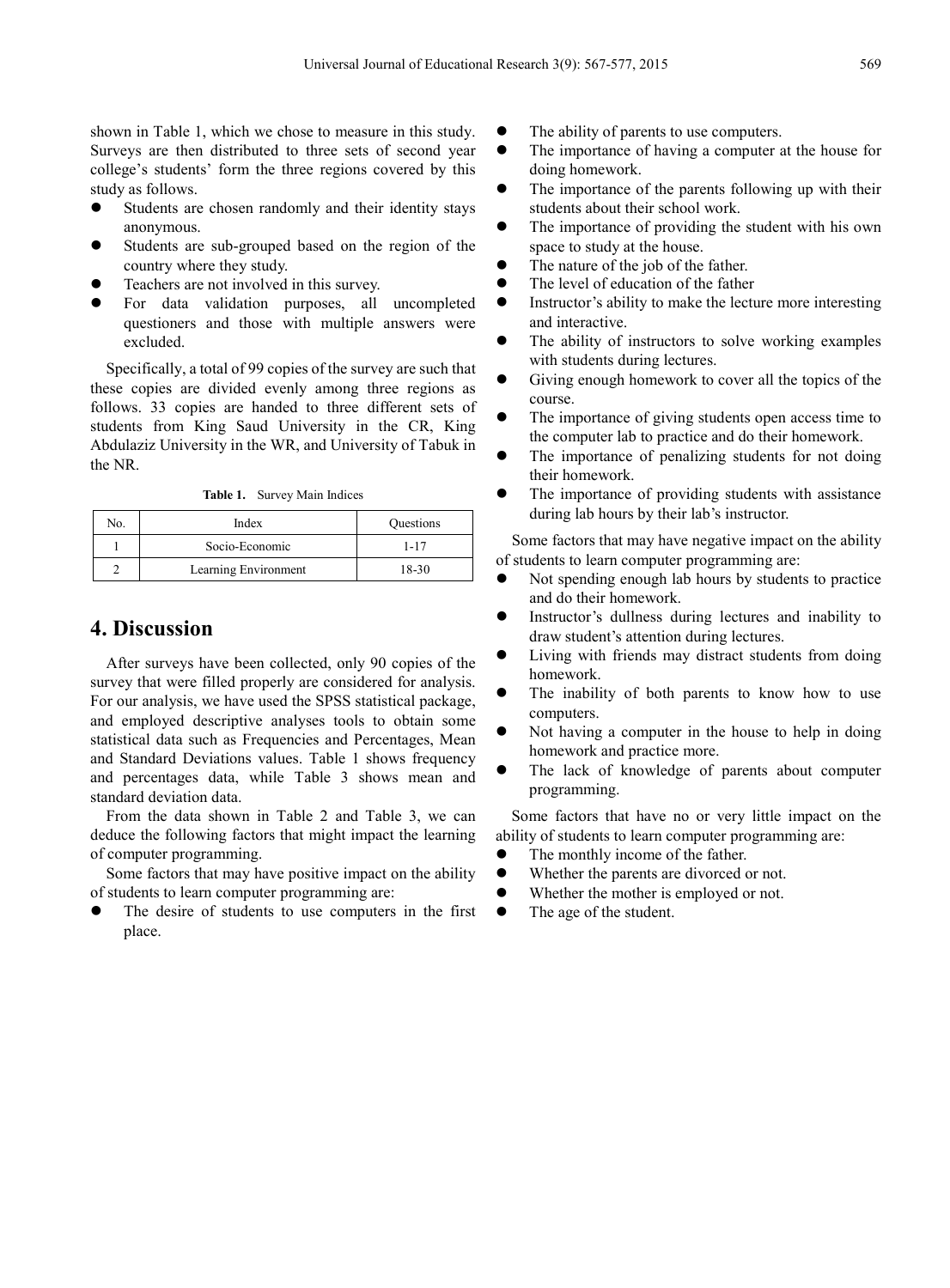| <b>Ouestion's No.</b> | <b>Question's Text</b>                                                 | Frequency        | Percentage |
|-----------------------|------------------------------------------------------------------------|------------------|------------|
|                       | Scio-Economic                                                          |                  |            |
|                       | What is your region:                                                   |                  |            |
| $\mathbf{1}$          | Central Region<br>$\bullet$<br>Western Region<br>$\bullet$             | 30<br>30         | 33%<br>33% |
|                       | Northern Region<br>$\bullet$                                           | 30               | 33%        |
|                       | What is your age?                                                      |                  |            |
|                       | In the range of 19-23<br>$\bullet$                                     | 79               | 88%        |
| $\overline{2}$        | In the range of 24-28<br>$\bullet$                                     | 11               | 12%        |
|                       | In the range of 29-32<br>$\bullet$                                     | $\boldsymbol{0}$ | $0\%$      |
|                       | More than 32<br>$\bullet$                                              | $\boldsymbol{0}$ | $0\%$      |
|                       | Where do you live?<br>$\bullet$                                        |                  |            |
| 3                     | In the dormitory<br>$\bullet$<br>With my parents<br>$\bullet$          | 13<br>37         | 14%<br>41% |
|                       | With my friends<br>$\bullet$                                           | 28               | 31%        |
|                       | I live alone<br>$\bullet$                                              | 12               | 13%        |
|                       | Who is supporting you financially?                                     |                  |            |
|                       | My father<br>$\bullet$                                                 | 85               | 94%        |
| $\overline{4}$        | My mother<br>$\bullet$                                                 | 5                | 6%         |
|                       | My relatives<br>$\bullet$                                              | $\boldsymbol{0}$ | $0\%$      |
|                       | I support my self<br>$\bullet$                                         | $\boldsymbol{0}$ | $0\%$      |
|                       | Are both of your parents alive?                                        |                  |            |
| 5                     | Yes<br>$\bullet$<br>No                                                 | 80               | 89%        |
|                       | $\bullet$<br>Are your parents divorced?                                | 10               | 11%        |
| 6                     | Yes<br>$\bullet$                                                       | $\tau$           | 8%         |
|                       | No<br>$\bullet$                                                        | 83               | 92%        |
|                       | What is your father's education?                                       |                  |            |
|                       | Ph.D. degree<br>$\bullet$                                              | 9                | 10%        |
| $\tau$                | Master degree<br>$\bullet$                                             | 6                | 7%         |
|                       | College degree<br>$\bullet$                                            | 44               | 49%        |
|                       | High school degree<br>$\bullet$                                        | 29               | 32%        |
|                       | Below high school<br>$\bullet$                                         | $\overline{c}$   | 2%         |
|                       | What is the nature of your father's job?<br>$\bullet$                  | 31               | 34%        |
|                       | Government civil employee<br>Government military employee<br>$\bullet$ | 15               | 17%        |
| 8                     | Government police employee<br>$\bullet$                                | 18               | $20\%$     |
|                       | Private sector employee<br>$\bullet$                                   | 20               | 22%        |
|                       | Self-employed<br>$\bullet$                                             | 6                | 7%         |
|                       | What is the monthly income of your father?                             |                  |            |
|                       | 10,000 S.R. or More<br>$\bullet$                                       | 51               | 57%        |
| 9                     | 8000 S.R.<br>$\bullet$                                                 | 35               | 39%        |
|                       | 5000 S.R.<br>٠                                                         | $\overline{4}$   | 4%         |
|                       | Less than 5000 S.R.<br>What is your mother's education?                | $\boldsymbol{0}$ | $0\%$      |
|                       | Ph.D. degree<br>$\bullet$                                              | $\bf{0}$         | $0\%$      |
|                       | Master degree<br>$\bullet$                                             | $\mathbf{0}$     | $0\%$      |
| $10\,$                | College degree<br>$\bullet$                                            | 20               | 22%        |
|                       | High school degree<br>$\bullet$                                        | 60               | 67%        |
|                       | Below high school<br>$\bullet$                                         | 10               | 11%        |
|                       | Is your mother employed?                                               |                  |            |
| 11                    | Yes<br>$\bullet$                                                       | 15               | 17%        |
|                       | No<br>$\bullet$                                                        | 75               | $83\%$     |
|                       | Does either of your parents know how to use a computer?                |                  |            |
| 12                    | Yes<br>$\bullet$<br>No<br>$\bullet$                                    | 62<br>28         | 69%        |
|                       | Do you have a computer at your house?                                  |                  | 31%        |
| 13                    | Yes<br>$\bullet$                                                       | 43               | 48%        |
|                       | No<br>$\bullet$                                                        | 47               | 52%        |
|                       | How often do your parents ask about your school's work?                |                  |            |
|                       | Daily<br>$\bullet$                                                     | $\overline{2}$   | $2\%$      |
| 14                    | Weekly<br>$\bullet$                                                    | 12               | 13%        |
|                       | Monthly<br>٠                                                           | 18               | 20%        |
|                       | Not at all<br>$\bullet$                                                | $58\,$           | 64%        |

|  |  |  |  | Table 2. Survey's Frequencies and Percentages Statistical Results |
|--|--|--|--|-------------------------------------------------------------------|
|--|--|--|--|-------------------------------------------------------------------|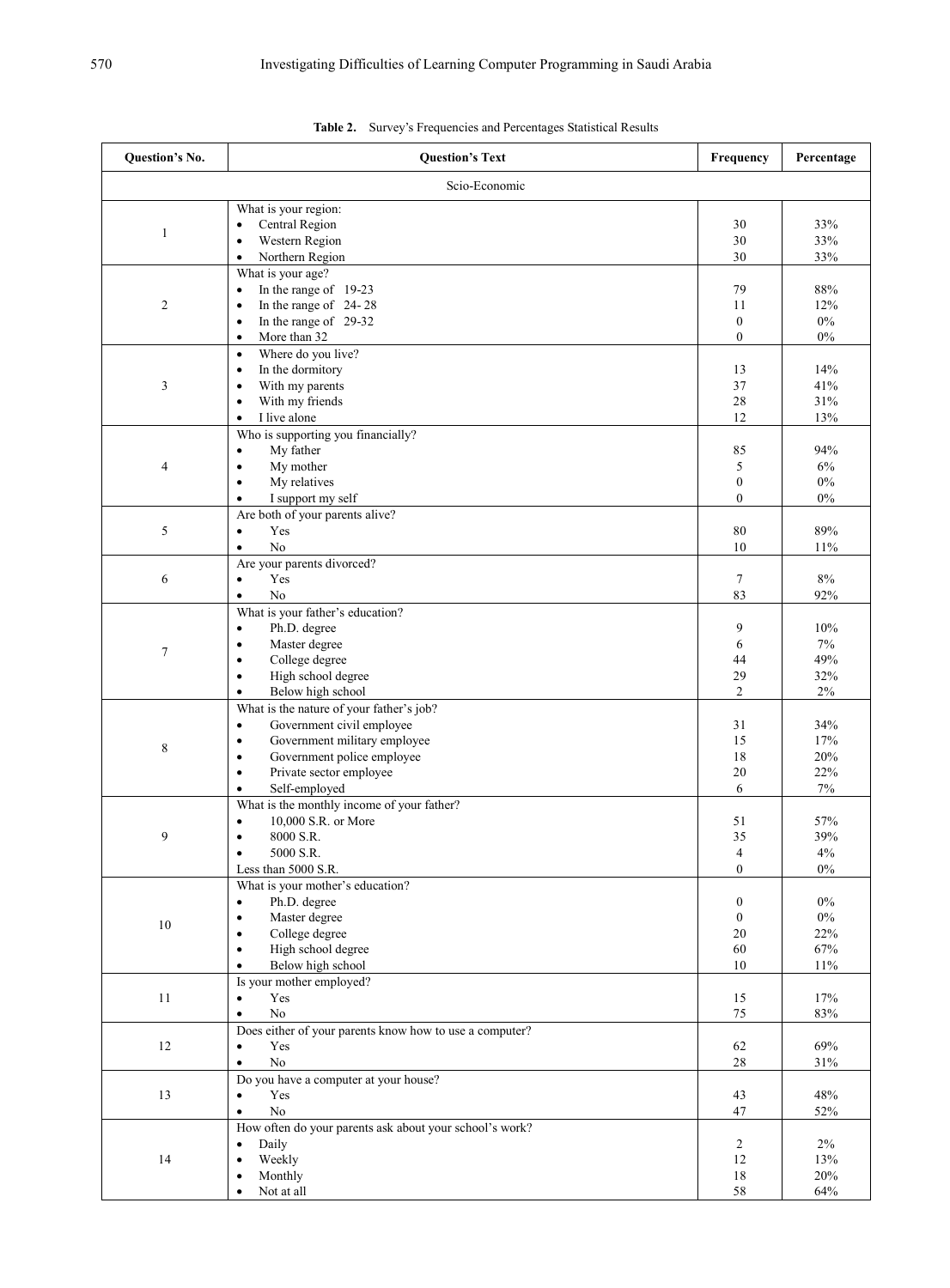|        | Does either of your parents know computer programming?                                             |                  |            |
|--------|----------------------------------------------------------------------------------------------------|------------------|------------|
| 15     | Yes<br>$\bullet$                                                                                   | 3                | 3%         |
|        | No<br>$\bullet$                                                                                    | 87               | 97%        |
|        | Do you have your own and private space to study at your house?                                     |                  |            |
| 16     | Yes<br>$\bullet$                                                                                   | 23               | 26%        |
|        | N <sub>o</sub><br>$\bullet$                                                                        | 67               | 74%        |
|        | Do you like to use computers?                                                                      |                  |            |
| 17     | Yes<br>$\bullet$                                                                                   | 39               | 43%        |
|        | No<br>$\bullet$                                                                                    | 51               | 57%        |
|        | Learning Environment                                                                               |                  |            |
|        | How would you rate your instructor's lectures?                                                     |                  |            |
|        | Excellent<br>$\bullet$                                                                             | 2                | 2%         |
| 18     | Very good<br>$\bullet$                                                                             | 9                | 10%        |
|        | Good<br>$\bullet$                                                                                  | 16               | 18%        |
|        | Poor<br>$\bullet$                                                                                  | 63               | 70%        |
|        | How would you rate your understating of the subject after each lecture?                            |                  |            |
|        | Excellent<br>$\bullet$                                                                             | 1                | $1\%$      |
| 19     | Very good<br>$\bullet$                                                                             | 7                | $8\%$      |
|        | Good<br>$\bullet$                                                                                  | 11               | 12%        |
|        | Poor<br>$\bullet$                                                                                  | 71               | 79%        |
|        | Does your instructor interact with students during his lecture?                                    |                  |            |
| 20     | Always<br>$\bullet$                                                                                | $\boldsymbol{0}$ | $0\%$      |
|        | Sometimes<br>$\bullet$                                                                             | 22               | 24%        |
|        | Never<br>٠                                                                                         | 68               | 76%        |
|        | Does your instructor solve with you working examples during the lecture?                           |                  |            |
| 21     | Yes<br>$\bullet$                                                                                   |                  |            |
|        | N <sub>0</sub><br>$\bullet$                                                                        | 17               | 19%        |
|        |                                                                                                    | 73               | 81%        |
|        | Does your instructor give you homework after each new topic?                                       |                  |            |
| 22     | Yes<br>$\bullet$                                                                                   | 8                | 9%         |
|        | N <sub>o</sub><br>$\bullet$                                                                        | 82               | 91%        |
|        | Does your instructor penalize your for not doing your homework?                                    |                  |            |
| 23     | Yes<br>$\bullet$<br>No<br>$\bullet$                                                                | 38<br>52         | 42%<br>58% |
|        | Does your instructor solve all homework with you?                                                  |                  |            |
| 24     | Yes<br>$\bullet$                                                                                   | 16               | 18%        |
|        | N <sub>o</sub><br>$\bullet$                                                                        | 74               | 82%        |
|        | How would you rate the benefits of your computer lab for this course?                              |                  |            |
|        | Very helpful<br>$\bullet$                                                                          | 9                | 10%        |
| 25     | Helpful<br>$\bullet$                                                                               | 33               | 37%        |
|        | Not helpful                                                                                        | 48               | 53%        |
|        | How often do you go to the computer's lab?                                                         |                  |            |
|        | 2 hours weekly<br>$\bullet$                                                                        | 36               | 40%        |
| 26     | 4 hours weekly                                                                                     | 49               | 54%        |
|        | More than 4 hours weekly<br>$\bullet$                                                              | 5                | 6%         |
|        | Do you get any assistance from your lab's instructor?                                              |                  |            |
|        | Always<br>$\bullet$                                                                                | 19               | 21%        |
| 27     | Sometimes<br>$\bullet$                                                                             | 49               | 54%        |
|        | Never<br>$\bullet$                                                                                 | 22               | 24%        |
|        | Do you have access to the computer lab all the times?                                              |                  |            |
| $28\,$ | Yes<br>$\bullet$                                                                                   | $\mathbf{0}$     | $0\%$      |
|        | $\rm No$<br>$\bullet$                                                                              | 90               | 100%       |
|        | Does your school have enough resources for this course in the library?                             |                  |            |
| 29     | Yes<br>$\bullet$                                                                                   | 27               | 30%        |
|        | $\rm No$<br>$\bullet$                                                                              | 63               | 70%        |
|        |                                                                                                    |                  |            |
| $30\,$ | Do you feel that the learning environment is suitable and maintained properly?<br>Yes<br>$\bullet$ |                  |            |
|        | $\rm No$<br>$\bullet$                                                                              | 31               | 34%        |
|        |                                                                                                    | 59               | 66%        |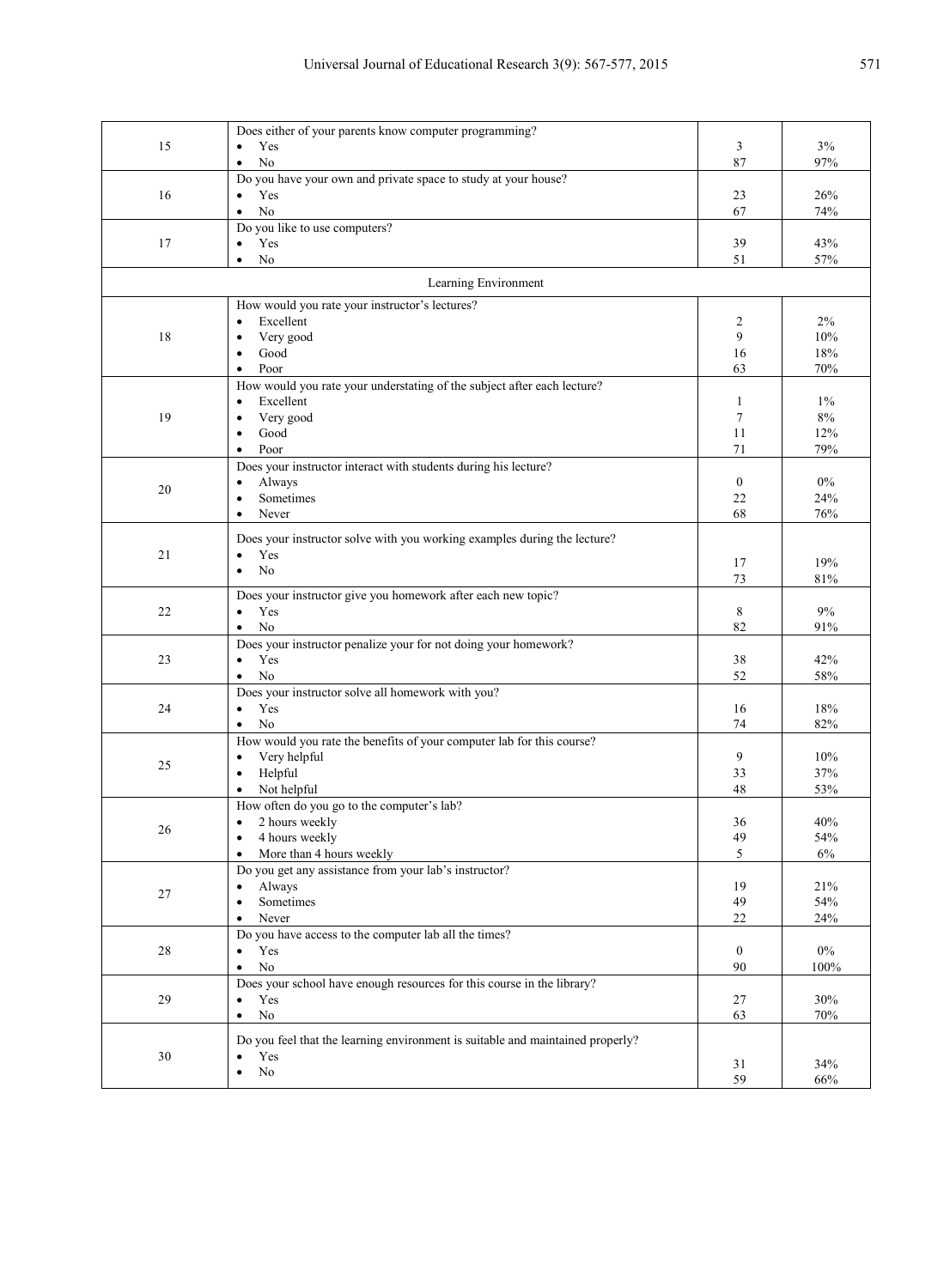Referring to Table 2 and statistical data depicted in Fig. 1 and Fig 2, we notice that the mean of the survey's questions 2, 4, 8, and 9 is very high. This indicates that there is uniformity in the average age of college students across different regions of Saudi Arabia and in the average income of the main supporter of the student, i.e. the father. In addition, the same set of questions except for question no. 8, have a relatively small standard deviation, which indicate that their values are closer to the mean, on average. This result is not surprising and very consistent, considering that 71% of students participated in this study has a father who is a government employee as indicated by question no. 8. Additionally, 94% of students have their father as the main supporter, as pointed out by question no. 4 of the survey. The reason for this consistency is that government employees' salaries are standardized in Saudi Arabia and have no difference from one region of the country to another. This last point is also reflected by the small value of the standard deviation of question no. 9, as shown in Fig. 2. Statistically, this result is important because it indicates that learning environment factors may be more important for the purpose of this study. Therefore, we shall concentrate our discussion on learning environment indices as represented by survey's questions 18-30 shown earlier in Table 1.

As indicated by statistical data depicted in Table 2, Fig. 1 and Fig. 2, the small percentage of time that students spend for practicing their learned programming skills is obvious. For example, students do not have free access to university's computing facilities at all the times in the universities covered by this study, as indicated by question no. 28 of the survey. Additionally, the time spent by students on computing labs for practice is scares as indicated by question no. 26 of the survey. Furthermore, our study shows that available library resources are not adequate, and that lab equipment's are not properly and regularly maintained.

Small amount of time spent by instructors for helping students during laboratory sessions is reflected by our statistical data; only 21% of students said that they receive assistance during lab sessions. The lack of homework assignments given to students is also a major factor; 91% of students said that they never get homework after new topics. Furthermore, the lack of assistance by instructors in solving homework with students is a major complaint by students. In this respect, 82% of students expressed that their instructors never solve their homework assignments with them after handing them over. This is really a major problem, because a student needs to know the correct

answer in order for him to learn from his mistakes. Note that these results are region dependent as indicated by the values of the standard deviation depicted in Fig. 2.

### **5. Conclusions and Future Research**

This paper presented a study that have been conducted to investigate some factors that may impact the process of learning computer programming in some regions of Saudi Arabia. For the purpose of this research, a survey was designed and distributed to a random set of college students in three different regions of Saudi Arabia. This survey included questions related to socio-economic issues and others related to learning environment issues. Data collected by this survey have been analyzed using known statistical methods and the results were presented. It should be noted that the objective of this research was not to search for solutions for the problems causing difficulties of computer programming in Saudi Arabia. Instead, this research is only an attempt to find out some factors that might have been causing students to face difficulties while learning computer programming in Saudi Arabia. Therefore, searching for solutions for these problems is beyond the scope of this research and requires further research in the field of teaching methods and a great attention form the concerned educational authorities in the country. Based on the results obtained by this analysis, we can confidently draw some initial conclusions that may truly influence the learning of computer programming in some regions of Saudi Arabia:

- The time allocated for laboratories and tutorial sessions is not adequate.
- The quantity and quality of homework assignments are not adequate.
- The process of instructor's selection and appointment to teach programming courses is not getting the administrative attention it should receive.
- The competency of instructor's abilities to motivate students for learning is questionable.
- The negative affect of the absence of quality assurance and monitoring methods, on the teaching process, may be one the main problems.

For our future works, we intend to perform more surveys in different regions of Saudi Arabia other than the ones covered by this paper, and compare their results with the our findings obtained by this study.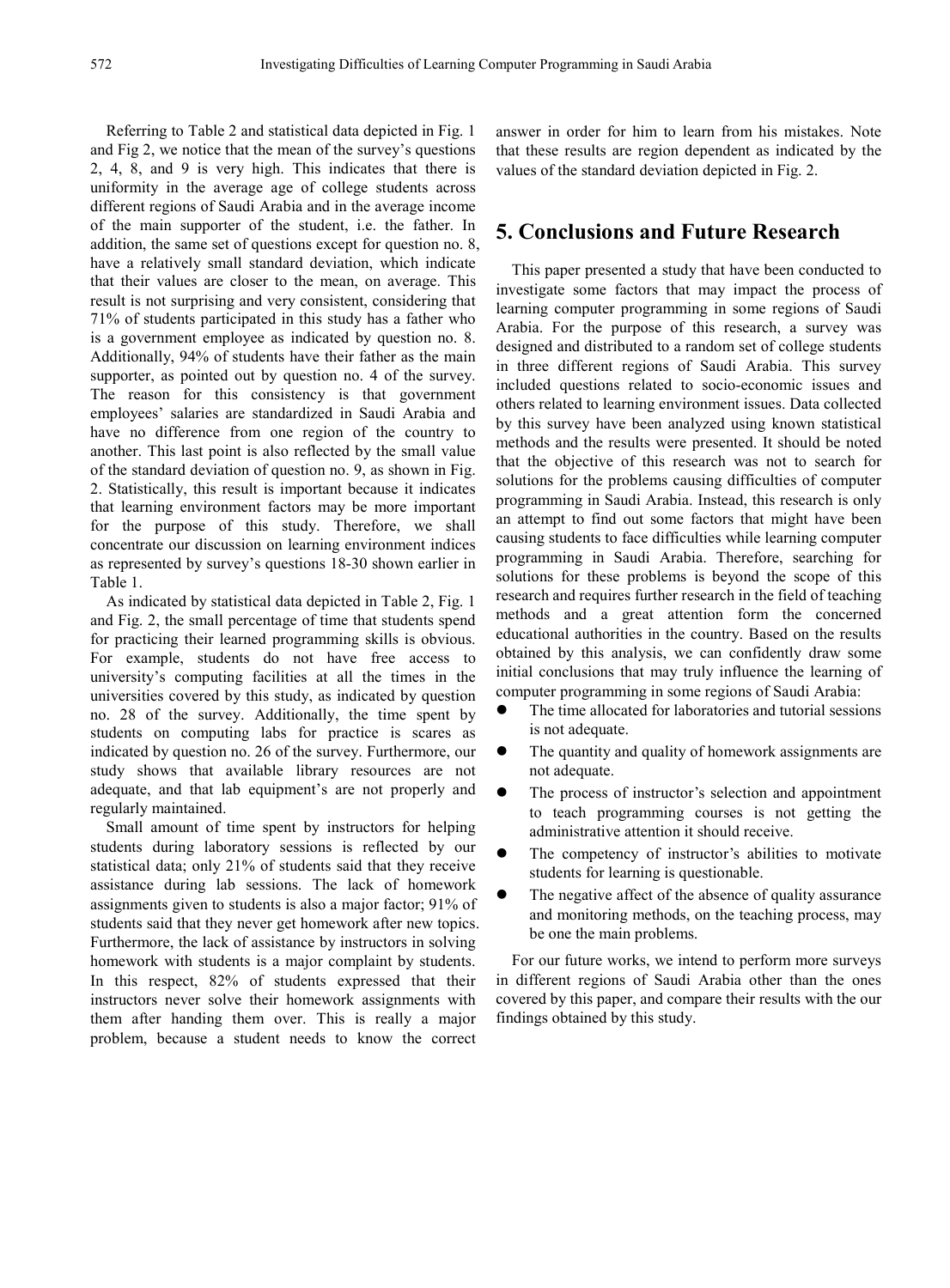| Question's No.          | <b>Ouestion's Text</b>                                                         | Mean | <b>Standard Deviation</b> |
|-------------------------|--------------------------------------------------------------------------------|------|---------------------------|
|                         | Scio-Economic                                                                  |      |                           |
| $\overline{2}$          | What is your age?                                                              | 3.88 | 0.33                      |
| 3                       | Where do you live?                                                             | 2.87 | 0.82                      |
| $\overline{\mathbf{4}}$ | Who is supporting you financially?                                             | 3.94 | 0.23                      |
| 5                       | Are both of your parents alive?                                                | 0.89 | 0.32                      |
| 6                       | Are your parents divorced?                                                     | 0.08 | 0.27                      |
| 7                       | What is your father's education?                                               | 2.90 | 0.94                      |
| 8                       | What is the nature of your father's job?                                       | 3.53 | 0.85                      |
| 9                       | What is the monthly income of your father?                                     | 3.52 | 0.58                      |
| 10                      | What is your mother's education?                                               | 2.11 | 0.57                      |
| 11                      | Is your mother employed?                                                       | 0.17 | 0.37                      |
| 12                      | Does either of your parents know how to use a computer?                        | 0.69 | 0.47                      |
| 13                      | Do you have a computer at your house?                                          | 0.48 | 0.50                      |
| 14                      | How often do your parents ask about your school's work?                        | 1.53 | 0.81                      |
| 15                      | Does either of your parents know computer programming?                         | 0.03 | 0.18                      |
| 16                      | Do you have your own and private space to study at your house?                 | 0.26 | 0.44                      |
| 17                      | Do you like to use computers?                                                  | 0.43 | 0.50                      |
|                         | Learning Environment                                                           |      |                           |
| 18                      | How would you rate your instructor's lectures?                                 | 1.44 | 0.77                      |
| 19                      | How would you rate your understating of the subject after each lecture?        | 1.31 | 0.66                      |
| 20                      | Does your instructor interact with students during his lecture?                | 1.24 | 0.43                      |
| 21                      | Does your instructor solve with you working examples during the lecture?       | 0.19 | 0.39                      |
| 22                      | Does your instructor give you homework after each new topic?                   | 0.09 | 0.29                      |
| 23                      | Does your instructor penalize your for not doing your homework?                | 0.42 | 0.50                      |
| 24                      | Does your instructor solve all homework with you?                              | 0.18 | 0.38                      |
| 25                      | How would you rate the benefits of your computer lab for this course?          | 1.57 | 0.67                      |
| 26                      | How often do you go to the computer's lab?                                     | 1.66 | 0.58                      |
| 27                      | Do you get any assistance from your lab's instructor?                          | 1.97 | 0.68                      |
| 28                      | Do you have access to the computer lab all the times?                          | 0.00 | 0.00                      |
| 29                      | Does your school have enough resources for this course in the library?         | 0.30 | 0.46                      |
| 30                      | Do you feel that the learning environment is suitable and maintained properly? | 0.34 | 0.48                      |





**Figure 1.** Cross-Regions Mean Statistics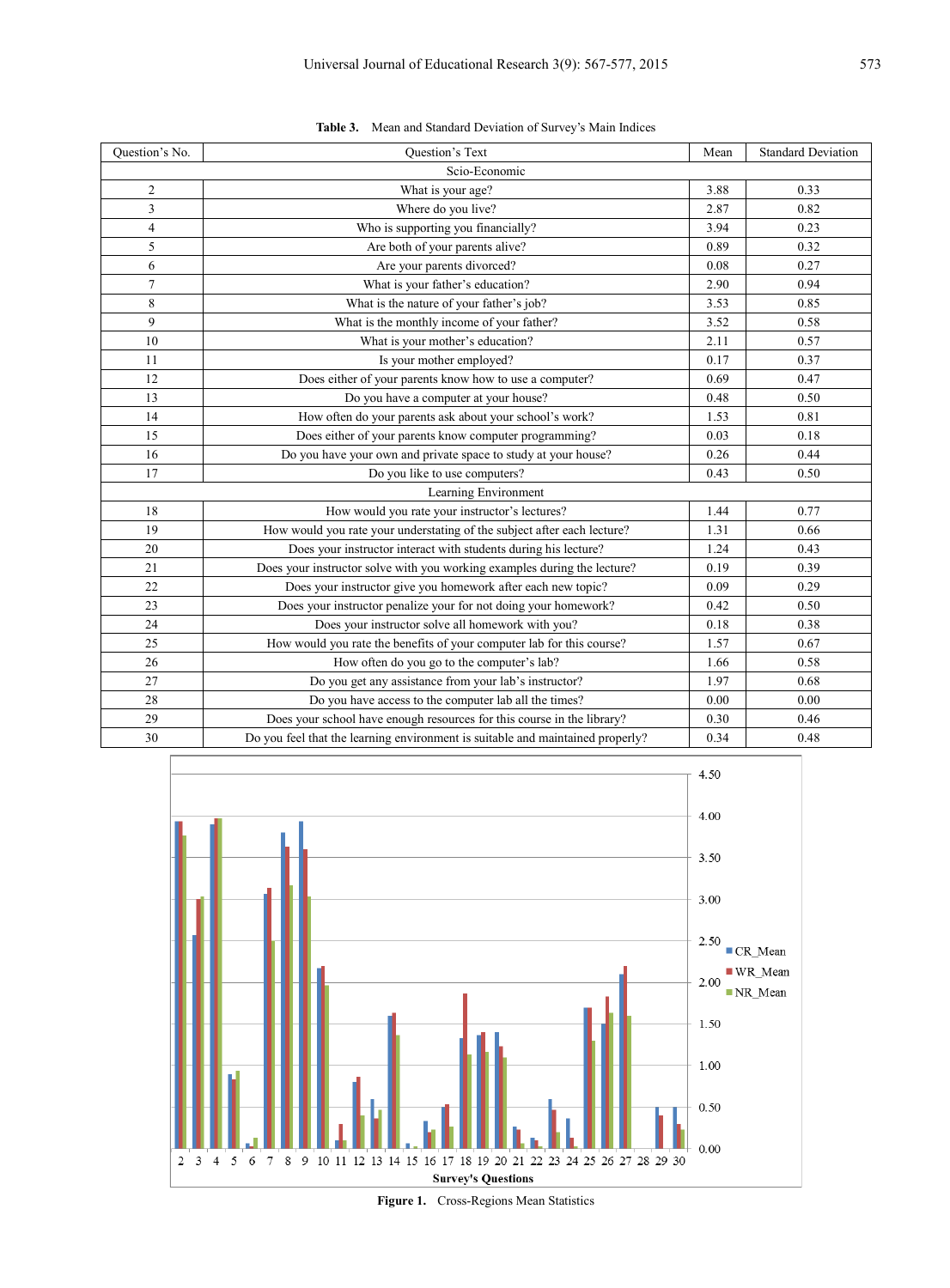

Figure 2. Cross-Regions Standard Deviation Statistics

# **Acknowledgements**

The author would like to thank anonymous reviewers for their constructive comments that have greatly contributed to the improvement of this paper.

# **Appendix 1: The Survey**

Dear Student:

| This survey is designed to investigate the discrepancies in the<br>learning outcomes of learning computer programming among<br>students from different regions in Saudi Arabia. Please answer all<br>questions as directed by each question. Question No. | Question's Text                                                                                                                                          |
|-----------------------------------------------------------------------------------------------------------------------------------------------------------------------------------------------------------------------------------------------------------|----------------------------------------------------------------------------------------------------------------------------------------------------------|
|                                                                                                                                                                                                                                                           | Scio-Economic                                                                                                                                            |
| 1                                                                                                                                                                                                                                                         | What is your region:<br>Central Region<br>$\bullet$<br>Western Region<br>Northern Region                                                                 |
| $\overline{c}$                                                                                                                                                                                                                                            | What is your age?<br>In the range of 19-23<br>$\bullet$<br>In the range of 24-28<br>$\bullet$<br>In the range of 29-32<br>٠<br>More than 32<br>$\bullet$ |
| 3                                                                                                                                                                                                                                                         | Where do you live?<br>$\bullet$<br>In the dormitory<br>$\bullet$<br>With my parents<br>٠<br>With my friends<br>I live alone<br>$\bullet$                 |
| 4                                                                                                                                                                                                                                                         | Who is supporting you financially?<br>My father<br>$\bullet$<br>My mother<br>٠<br>My relatives<br>I support my self                                      |
| 5                                                                                                                                                                                                                                                         | Are both of your parents alive?<br>Yes                                                                                                                   |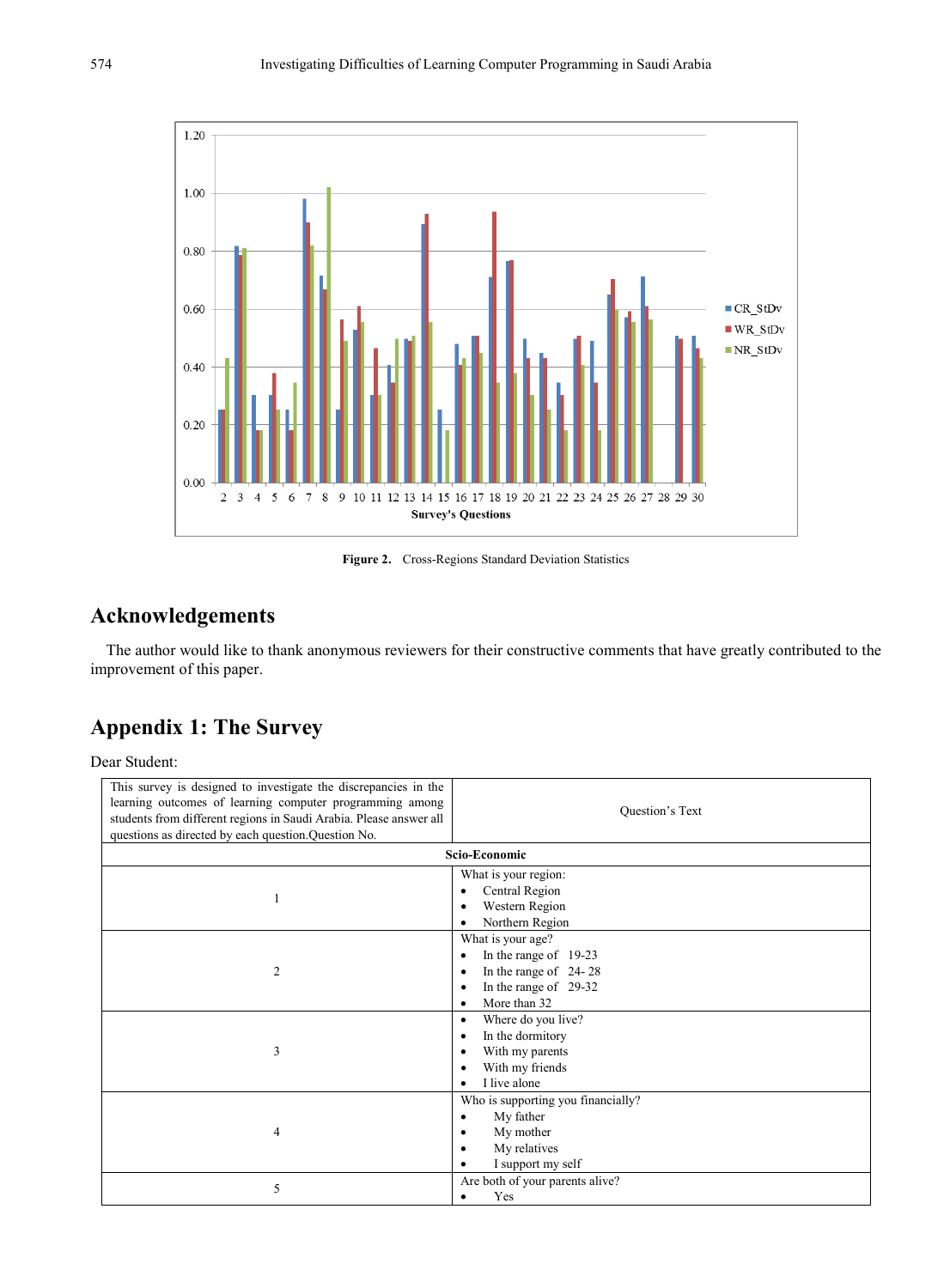|                                                | No<br>$\bullet$                                                          |  |
|------------------------------------------------|--------------------------------------------------------------------------|--|
|                                                | Are your parents divorced?                                               |  |
| 6                                              | Yes<br>$\bullet$                                                         |  |
|                                                | No<br>٠                                                                  |  |
|                                                | What is your father's education?                                         |  |
|                                                | Ph.D. degree<br>$\bullet$                                                |  |
| 7                                              | Master degree<br>$\bullet$                                               |  |
|                                                | College degree                                                           |  |
|                                                | High school degree<br>$\bullet$                                          |  |
|                                                | Below high school<br>$\bullet$                                           |  |
|                                                | What is the nature of your father's job?                                 |  |
|                                                | Government civil employee<br>$\bullet$                                   |  |
| 8                                              | Government military employee<br>$\bullet$                                |  |
|                                                | Government police employee<br>$\bullet$                                  |  |
|                                                | Private sector employee                                                  |  |
|                                                | Self-employed<br>٠                                                       |  |
|                                                | What is the monthly income of your father?                               |  |
|                                                | 10,000 S.R. or More<br>$\bullet$                                         |  |
| 9                                              | 8000 S.R.<br>$\bullet$                                                   |  |
|                                                | 5000 S.R.<br>٠                                                           |  |
|                                                | Less than 5000 S.R.                                                      |  |
|                                                | What is your mother's education?                                         |  |
|                                                | Ph.D. degree<br>$\bullet$                                                |  |
| 10                                             | Master degree                                                            |  |
|                                                | College degree<br>$\bullet$                                              |  |
|                                                | High school degree                                                       |  |
|                                                | Below high school                                                        |  |
|                                                | Is your mother employed?                                                 |  |
| 11                                             | Yes<br>$\bullet$                                                         |  |
|                                                | No<br>٠                                                                  |  |
|                                                | Does either of your parents know how to use a computer?                  |  |
| 12                                             | Yes<br>$\bullet$                                                         |  |
|                                                | No<br>$\bullet$                                                          |  |
|                                                | Do you have a computer at your house?                                    |  |
| 13                                             | Yes<br>$\bullet$                                                         |  |
|                                                | No<br>$\bullet$                                                          |  |
|                                                | How often do your parents ask about your school's work?                  |  |
|                                                | Daily<br>$\bullet$                                                       |  |
| 14                                             | Weekly                                                                   |  |
|                                                | Monthly                                                                  |  |
|                                                | Not at all                                                               |  |
|                                                | Does either of your parents know computer programming?                   |  |
| 15                                             | Yes<br>٠                                                                 |  |
|                                                | $\rm No$                                                                 |  |
|                                                | Do you have your own and private space to study at your house?           |  |
| 16                                             | Yes                                                                      |  |
|                                                | No<br>$\bullet$                                                          |  |
|                                                | Do you like to use computers?                                            |  |
| 17                                             | Yes<br>$\bullet$                                                         |  |
|                                                | No                                                                       |  |
| <b>Learning Environment</b>                    |                                                                          |  |
| How would you rate your instructor's lectures? |                                                                          |  |
|                                                | Excellent<br>$\bullet$                                                   |  |
| 18                                             | Very good<br>$\bullet$                                                   |  |
|                                                | Good                                                                     |  |
|                                                | Poor<br>٠                                                                |  |
|                                                | How would you rate your understating of the subject after each lecture?  |  |
| 19                                             | Excellent<br>$\bullet$                                                   |  |
|                                                | Very good                                                                |  |
|                                                | Good<br>٠                                                                |  |
|                                                | Poor<br>٠                                                                |  |
|                                                | Does your instructor interact with students during his lecture?          |  |
|                                                | Always<br>$\bullet$                                                      |  |
| $20\,$                                         | Sometimes<br>٠                                                           |  |
|                                                | Never                                                                    |  |
|                                                | Does your instructor solve with you working examples during the lecture? |  |
| 21                                             | Yes<br>$\bullet$                                                         |  |
|                                                |                                                                          |  |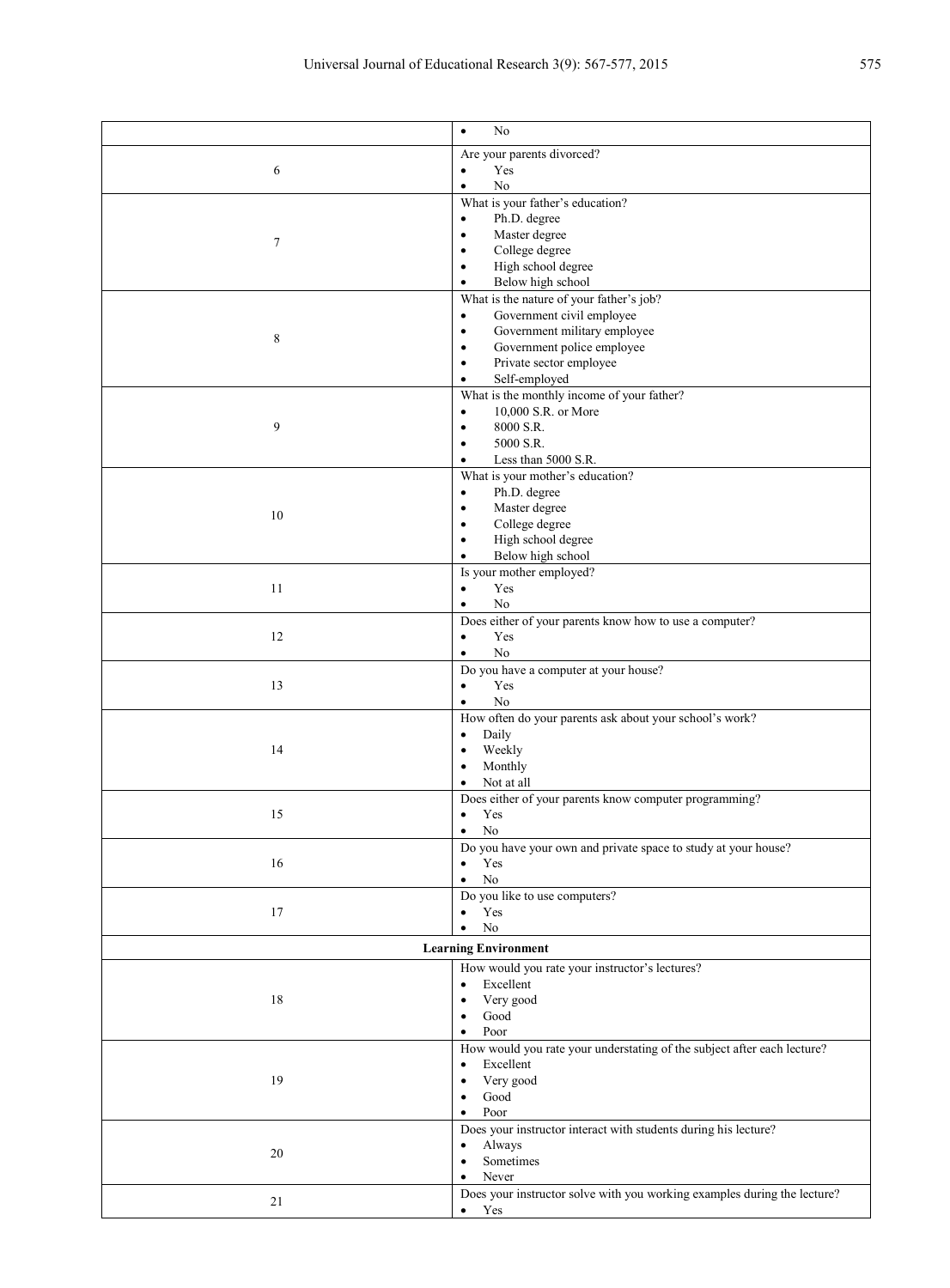|    | N <sub>0</sub><br>$\bullet$                                                                                                       |
|----|-----------------------------------------------------------------------------------------------------------------------------------|
| 22 | Does your instructor give you homework after each new topic?<br>Yes<br>No                                                         |
| 23 | Does your instructor penalize your for not doing your homework?<br>Yes<br>No<br>٠                                                 |
| 24 | Does your instructor solve all homework with you?<br>Yes<br>No                                                                    |
| 25 | How would you rate the benefits of your computer lab for this course?<br>Very helpful<br>٠<br>Helpful<br>٠<br>Not helpful         |
| 26 | How often do you go to the computer's lab?<br>2 hours weekly<br>٠<br>4 hours weekly<br>$\bullet$<br>More than 4 hours weekly<br>٠ |
| 27 | Do you get any assistance from your lab's instructor?<br>Always<br>Sometimes<br>Never                                             |
| 28 | Do you have access to the computer lab all the times?<br>Yes<br>$\bullet$<br>No                                                   |
| 29 | Does your school have enough resources for this course in the library?<br>Yes<br>No                                               |
| 30 | Do you feel that the learning environment is suitable and maintained properly?<br>Yes<br>No                                       |

## **REFERENCES**

- [1] C. Bereiter and E. Ng, "Three Levels of Goal Orientation in Learning," Journal of the Learning Sciences, Vol. 1, 1991, pp 243-271.
- [2] G. Evans and M. Simkin, "What Best Predicts Computer Proficiency," Comm. ACM, Vol. 32, 1989, pp 1322-1327.
- [3] D. Hagan and S. Markham, "Does it help to have some programming experience before beginning a computing degree program?<sup>"</sup> Proceedings of ITiCSE 2000, 2000, pp 25-28.
- [4] Ala-Mutka, K., "Problems in Learning and Teaching Programming", Codewitz Needs Analysis: Institute of Software Systems, Tampere University of Technology.
- [5] P. Byrne and G. Lyons, "The Effect of Student Attributes on Success in Programming," Proceedings of ITiCSE 2001, 2001, pp 49-52.
- [6] J. Davy and T. Jenkins, "Research-Led Innovation in Teaching and Learning Programming," Proceedings of ITiCSE '99, 1999, pp 5-8.
- [7] E. Dijkstra, "On the Cruelty of Really Teaching Computing Science," Comm. ACM, Vol.32, 1989, pp 1398-1404.
- [8] L. Mazlack, "Identifying Potential to Acquire Programming Skill," Comm. ACM, Vol. 23, 1980, pp 14-17.
- [9] D. N. Perkins, Schwartz S., and Simmons R. (1988) Instructional Strategies for the Problems of Novice Programmers. In R. E. Mayer (ed), "Teaching and Learning Computer Programming", pp 153-178, Lawrence Erlbaum Associates.
- [10] Cheng Wing Fat Johnny, (2010) "Teaching and Learning to Program: A Qualitative Study of Hong Kong Sub-Degree Students, University of Technology, Sydney.
- [11] McCracken, M., Almstrum, V., Diaz, D., Guzdial, M., Hagan, D., Kolikant, Y. B.-D., Laxer, C., Thomas, L., Utting, I., and Wilusz, T. (2001). "A multi-national, multi-institutional study of assessment of programming skills of first-year CS students." SIGCSE Bull., 33(4), 125-180.
- [12] Bennedsen, J. & Caspersen, M. E. (2007), Failure Rates in Introductory Programming, ACM SIGCSE Bulletin, Volume 39 Issue 2, pp. 32-36.
- [13] Bruce, K. B. (2005), Controversy on how to teach CS 1: a discussion on the SIGCSE-members mailing list, ACM SIGCSE Bulletin, Volume 37 Issue 2, pp. 111-117.
- [14] Crawford, S. & Boese, E. (2006), ActionScript: a gentle introduction to programming, Journal of Computing Sciences in Colleges, Volume 21 Issue 3, pp. 156-168.
- [15] Eckerdal, A., McCartney, R., Moström, J. E., Ratcliffe, M. & Zander, C. (2006), Can graduating students design software systems?, ACM SIGCSE Bulletin , Proceedings of the 37th SIGCSE technical symposium on Computer science education SIGCSE '06, Volume 38 Issue 1, pp. 403-407.
- [16] Giangrande, E. (2007), CS1 Programming Language Options, Journal of Computing Sciences in Colleges, Volume 22 Issue 3, pp. 153-160.